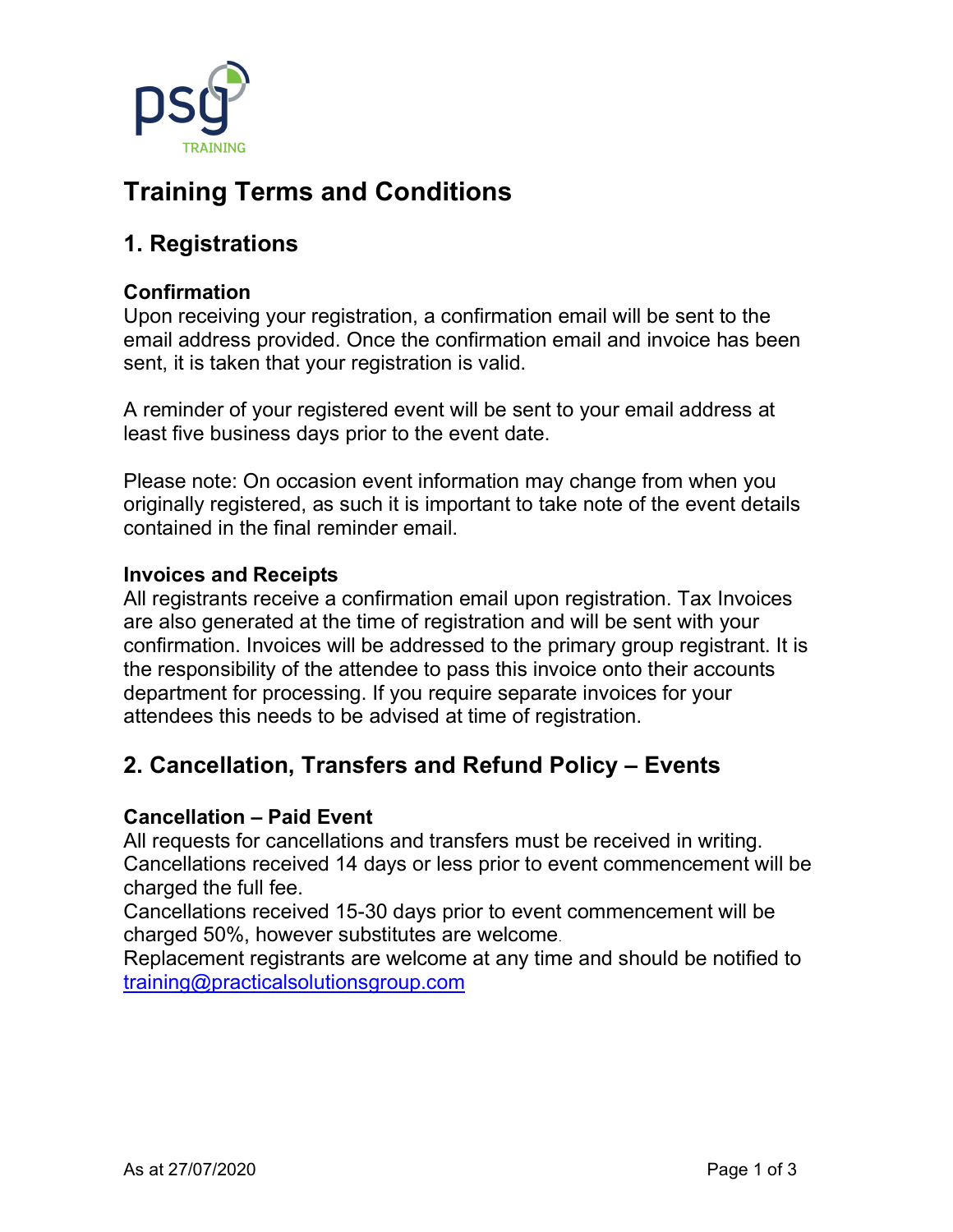

Attendees who are unable to attend the course due to illness must provide proof in the form of a medical certificate. Once proof is supplied the attendee will be offered a free transfer to another course, valid for 12 months. Unless the Attendee was transferred from an earlier course

All transfers to another course will incur a 20% transfer fee (if request is received less than 30 days prior to the course). No Further Transfers are offered, 1 transfer per attendee.

Once a transfer is approved then the attendee will not be eligible to cancel and receive a refund. However, the attendee will be eligible for a credit which will be valid for 12 months from the date of the original course commencement date (If the request is received prior to course start date and the attendee has not transferred from another course). Transfers requested on the day of the course will not be approved.

#### 'No Show Policy'

Where events are free, we ask for at least 5 working days notice of cancellation prior to the event and not including the event day. This notice is to be sent by email to training@practicalsolutionsgroup.com.

Where events are paid, "No shows" will be charged the full fee, with no transfers.

Replacement attendees are welcome at any time.

### 3. Changes

PSG reserves the right to make changes to the event or date if registration numbers are not met. If an event is cancelled, you will be notified in writing and your registration will be transferred to the next available date.

## 4. Photographs

Photographers and videographers may be present at PSG seminars and events. Please notify the Trainer or our Events Team, if you do not wish to